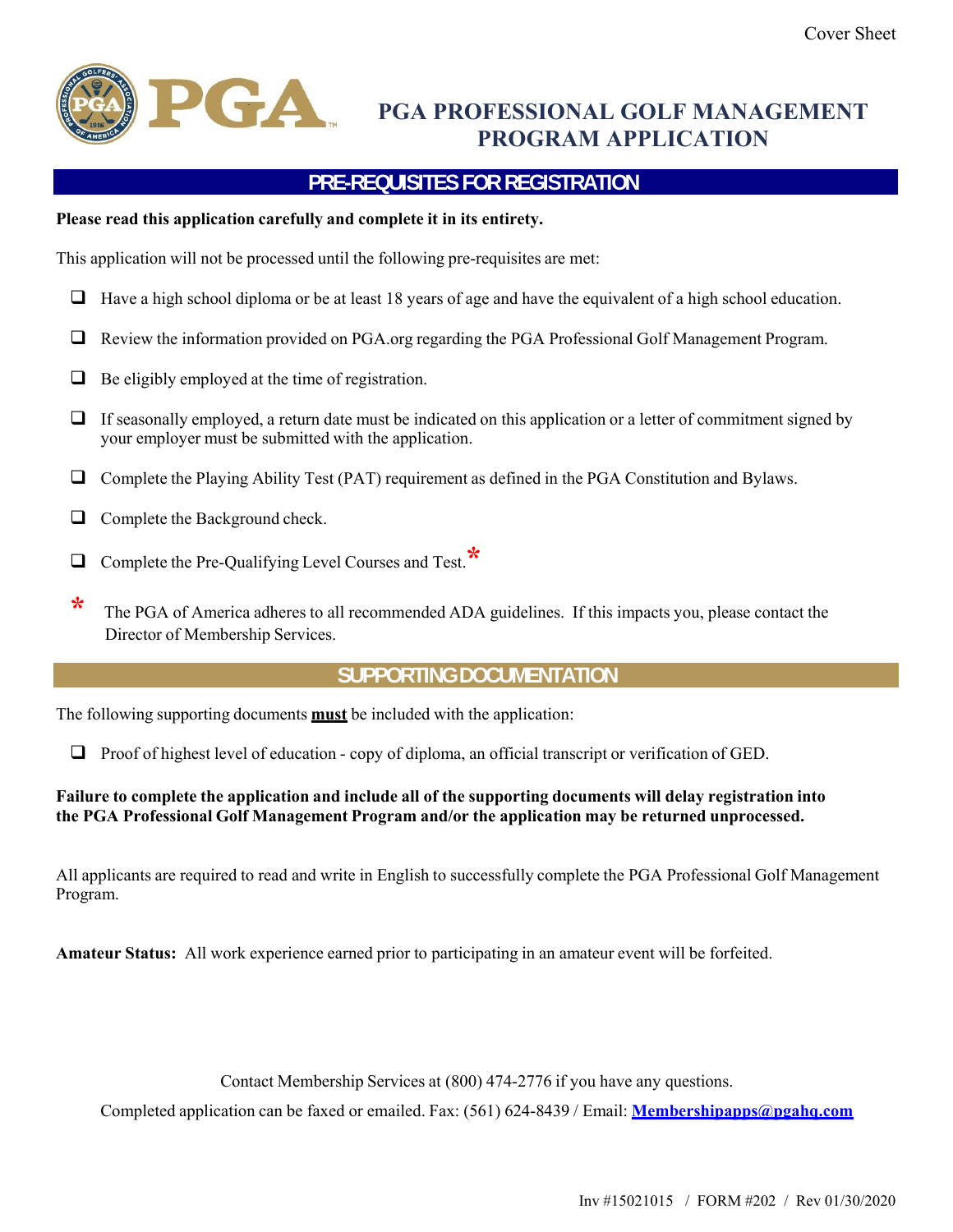

# **PGA Professional Golf Management Program Application**

| Check one: | Initial Registration | Re-registration |
|------------|----------------------|-----------------|
|            |                      |                 |

| <b>For Office Use Only</b> |          |
|----------------------------|----------|
| Associate $#$              | Section: |
| Reg. Date                  | PAT:     |

## **PERSONAL INFORMATION**

| Applicant Name:                                                                                                                                               |                                                                                  |                                                                                |                                                                                                                                           |
|---------------------------------------------------------------------------------------------------------------------------------------------------------------|----------------------------------------------------------------------------------|--------------------------------------------------------------------------------|-------------------------------------------------------------------------------------------------------------------------------------------|
|                                                                                                                                                               | First                                                                            | Middle                                                                         | Last                                                                                                                                      |
|                                                                                                                                                               |                                                                                  |                                                                                |                                                                                                                                           |
|                                                                                                                                                               |                                                                                  |                                                                                | Date of Birth: $\frac{1}{M M} \frac{1}{D D} \frac{1}{Y Y Y Y Y}$                                                                          |
|                                                                                                                                                               |                                                                                  |                                                                                |                                                                                                                                           |
|                                                                                                                                                               |                                                                                  | Present Home Address: <u>Street</u>                                            | Apt. No.                                                                                                                                  |
| City                                                                                                                                                          |                                                                                  | <b>State</b>                                                                   | Zip                                                                                                                                       |
|                                                                                                                                                               |                                                                                  |                                                                                | Home Phone #: $\frac{1}{\text{Area Code}}$                                                                                                |
|                                                                                                                                                               |                                                                                  |                                                                                | $\begin{array}{c}\n \text{Mobile Phone \#: } (\underline{\hspace{1cm}}) \quad \text{Area Code}\n \end{array}$                             |
| SEND ALL MAIL TO: □ Home □ Work                                                                                                                               |                                                                                  |                                                                                |                                                                                                                                           |
| Have you ever been convicted of a misdemeanor or felony? $\Box$ Yes $\Box$ No<br>If you answered "Yes", documentation must be included with this application. |                                                                                  |                                                                                |                                                                                                                                           |
| responses will be confidential.<br>$\perp$                                                                                                                    | Male $\Box$ Female                                                               |                                                                                | Gender and Race: This information will be used for statistical information only. Indication of gender and race is STRICTLY VOLUNTARY. All |
| African American<br>Asian or Pacific Islander<br>Hispanic or Latino<br>$\perp$                                                                                | American Indian, Aleut, Eskimo<br>$\Box$ Caucasian<br>$\Box$ Multi-racial/Ethnic | $\Box$ Other                                                                   |                                                                                                                                           |
|                                                                                                                                                               |                                                                                  | <b>LAST AMATEUR EVENT</b>                                                      |                                                                                                                                           |
|                                                                                                                                                               |                                                                                  | □ None<br>$\overline{\text{MM}} \ \overline{\text{DD}} \ \overline{\text{YY}}$ |                                                                                                                                           |

\*Participation in an amateur event will forfeit all work experience credits earned prior to the event.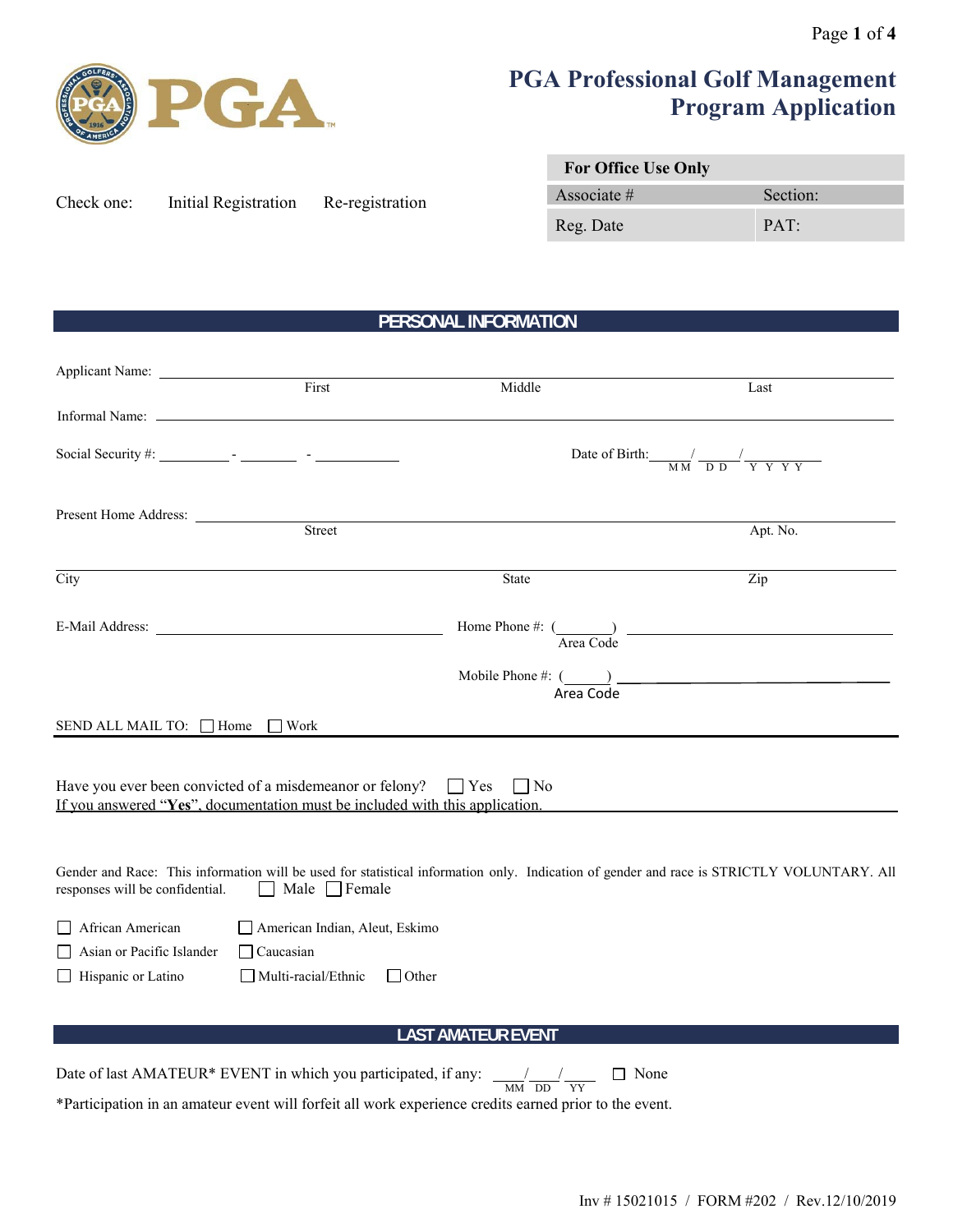| Name | Last 4 digits of Social Security |
|------|----------------------------------|
|      |                                  |

| <b>CURRENT EMPLOYMENT</b>                | <b>PREVIOUS EMPLOYMENT</b>                     |
|------------------------------------------|------------------------------------------------|
|                                          | If position held within the last twelve months |
|                                          |                                                |
| Current Classification B_______          | Previous Classification B_______               |
| Start Date / /                           | Start Date <u>1 / 1</u> End Date 1 /           |
| MM DD YYYY                               | <b>MM</b><br>DD YYYY<br>MM DD<br>YYYY          |
| Name of Current Facility/Company         | Name of Previous Facility/Company              |
| <b>Physical Mailing Address</b>          | <b>Physical Mailing Address</b>                |
| $\overline{Zip}$<br><b>State</b><br>City | City<br>State<br>Zip                           |
| Current Facility/Company Phone           | Previous Facility/Company Phone                |
|                                          |                                                |

#### **SIGNATURES**

**I confirm the applicant meets the eligible employment requirements as defined in the PGA Constitution & Bylaws**

Employer may provide character comments (Optional) Employer may provide character comments (Optional)

Signature of Current Employer / Immediate Supervisor Signature of Previous Employer / Immediate Supervisor (If applicable)

#### **IMPORTANT**

All applicants are urged to be factual, as falsification of information could result in disciplinary action against any member or associate applicant who completes or verifies this form.

I have reviewed the Steps to Become a PGA Professional information provided on PGA.org and I agree to abide by all present and future regulations of the Association and the Section with which I am affiliated. I understand that the Associate Program registration fees and the Level 1 Materials Fee is non-refundable.

#### **Please sign and date below**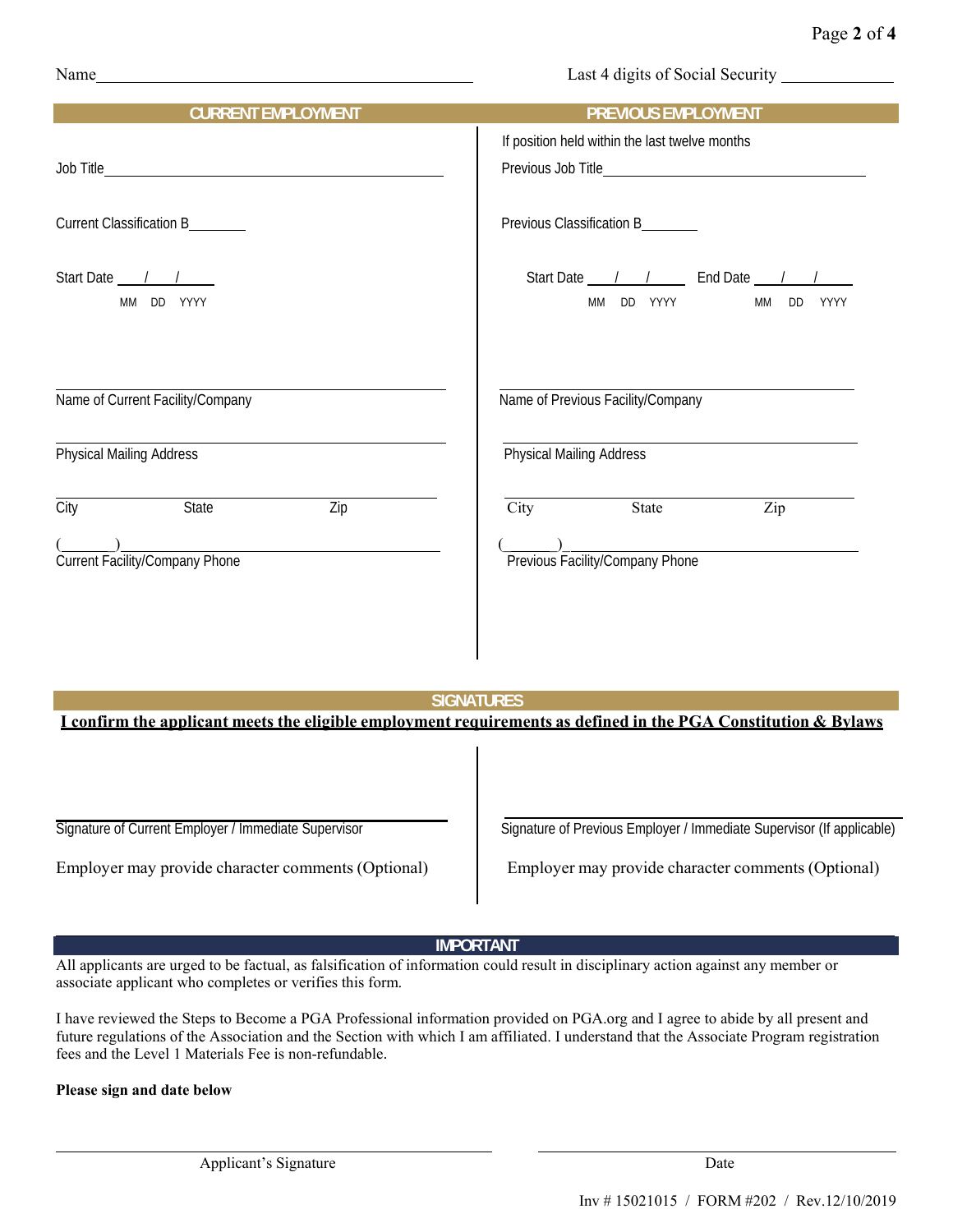

## **REQUEST FOR BENEFICIARY INFORMATION**

**Membership Services Department**

PGA of America PO Box 109601 Palm Beach Gardens, FL 33410-9601 Phone 1-800-474-2776 / Fax (561) 624-8439 membershipapps@pgahq.com

Full Legal Name

ID Number

Please Print

Social Security Number XXX-XX-

 $\frac{1}{\text{Last 4 digits}}$ 

**NAMING THE BENEFICIARY:** It is important that your beneficiary designation be clear so that there will be no question as to your intent. It is also recommended that you name a primary and contingent beneficiary. When naming your beneficiary (ies) please indicate their full legal name, social security number and relationship. If the beneficiary is not related either by blood or marriage, insert the words "Not Related."

| <b>PRIMARY BENEFICIARY(IES): Please Print</b> |  |  |
|-----------------------------------------------|--|--|
|                                               |  |  |
|                                               |  |  |
|                                               |  |  |
|                                               |  |  |
|                                               |  |  |
|                                               |  |  |
| <b>CONTINGENT: Please Print</b>               |  |  |
|                                               |  |  |
|                                               |  |  |
|                                               |  |  |
| <b>CONTINGENT: Please Print</b>               |  |  |
|                                               |  |  |
|                                               |  |  |
|                                               |  |  |
|                                               |  |  |

The beneficiary (ies) designated on this form will remain in effect until such time as you notify the PGA of America, in writing, of any changes.